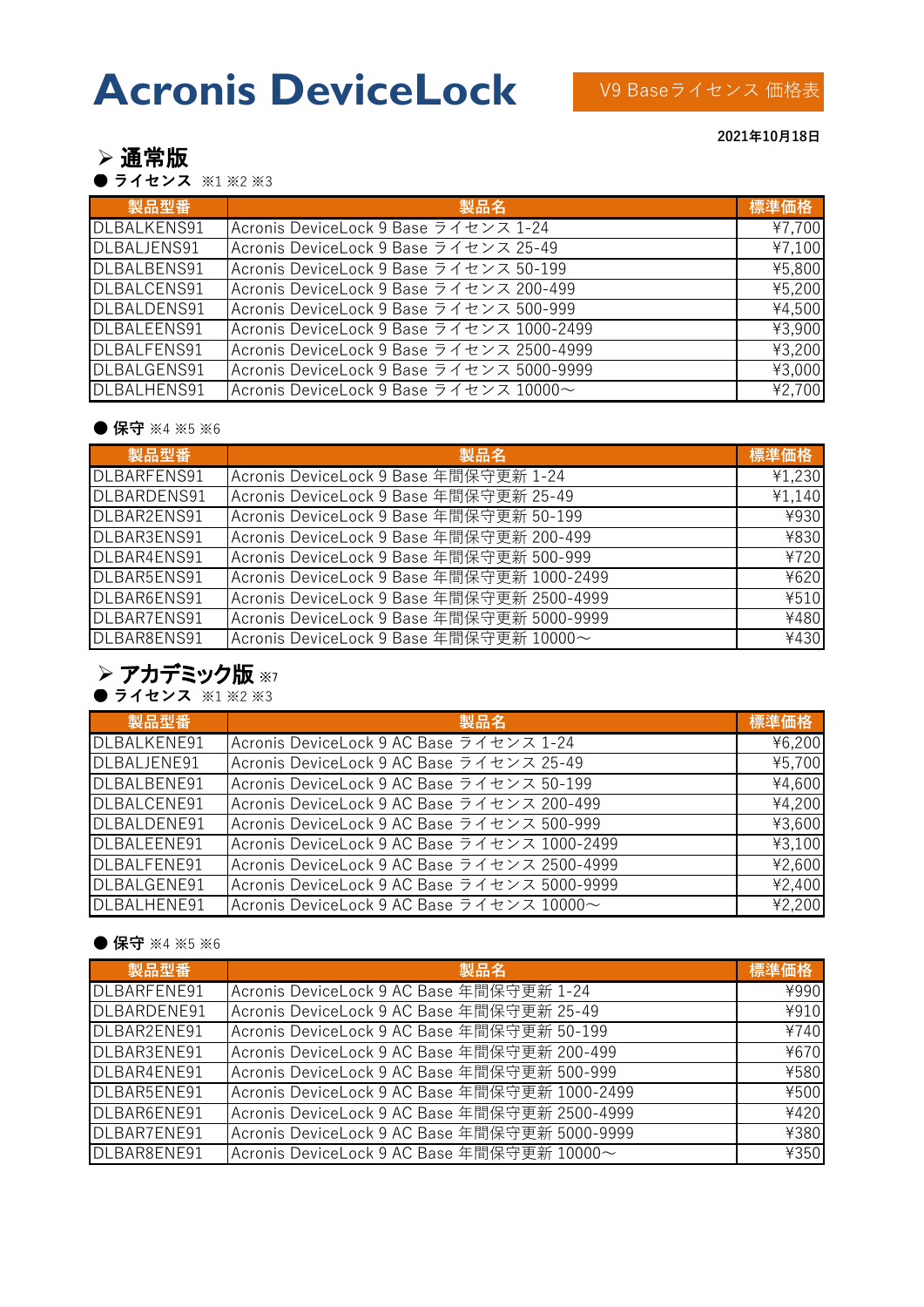## ➢ 価格表に関する注意事項

※1. インストール用プログラムは、Web からダウンロードが可能です。 インストールすることでPDFマニュアルもインストールされます。 ※2. 価格は1ライセンスあたりの単価です。初年度の保守契約が含まれています。 ※3. 保守期間は下記となります。 ・1日~15日午前 ラネクシー受注分につきましては、当月16日から1年間保守契約 ・16日~月末午前 ラネクシー受注分につきましては、翌月1日から1年間保守契約 正確な開始日につきましては、製品ご購入時にご確認願います。 ※4. 保守更新時に適用されます。 ※5. 年間保守更新の内容はこちらとなります。 ・サポートセンターへのお問合せ ・無償バージョンアップ ※6. 次年度の保守期間は、お申込日に関わらず、前年度満了日の翌日より開始されます。 ※7. 文部科学省管轄の、非営利な教育機関のみに適用されます。 ※. 全ての価格には消費税が含まれておりません。

※. 価格は予告無く変更することがございますので、予めご了承願います。

● お問合せ先

第1営業本部 プロダクトソリューション部 DeviceLock 担当 〒160-0023 東京都新宿区西新宿八丁目1番2号 PMO西新宿3F TEL :03-6261-4711 E-mail :dl\_sales@runexy.co.jp URL: https://www.devicelock.jp/ 株式会社ラネクシー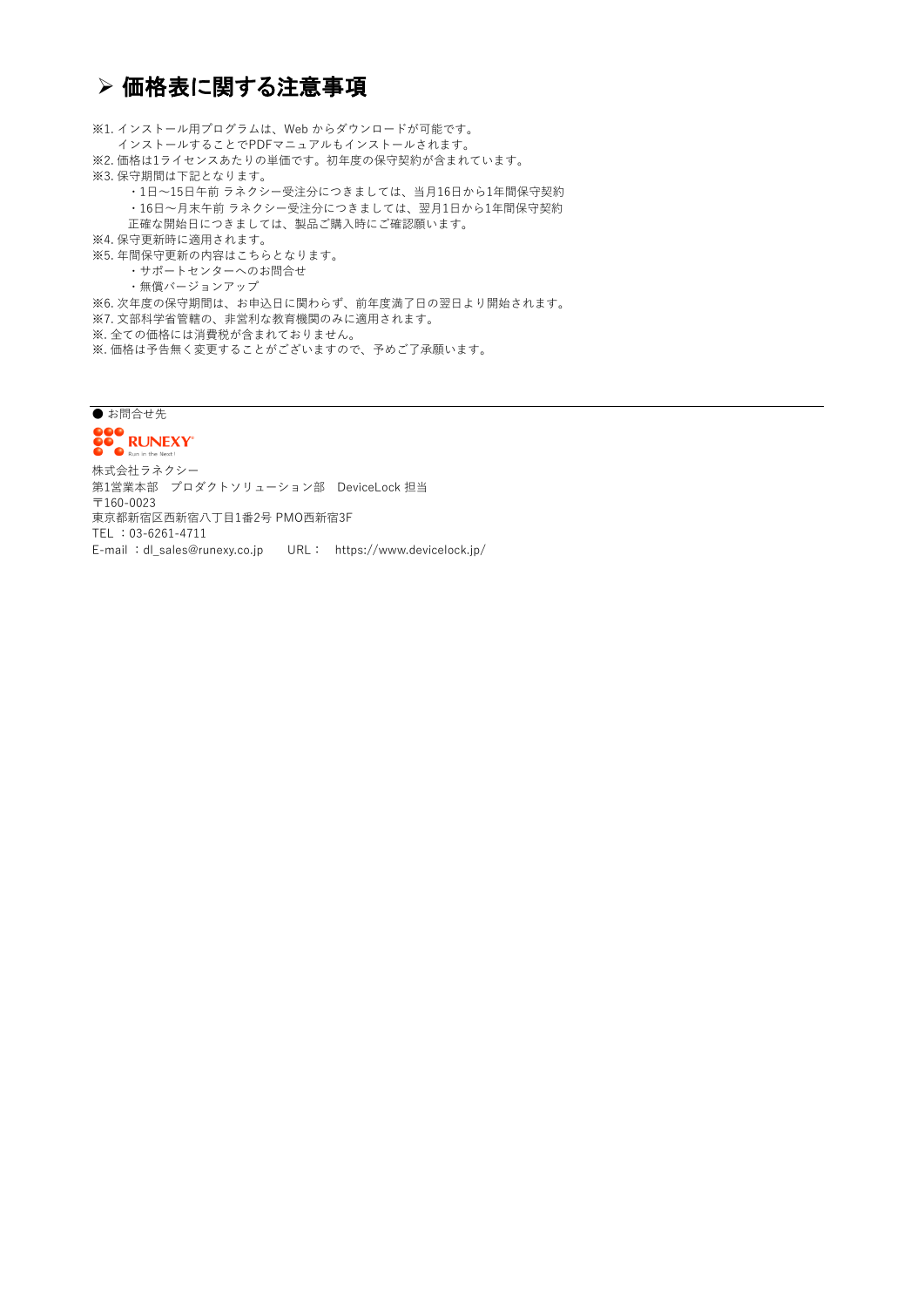# **Acronis DeviceLock**

## ➢ 通常版

## **■ NetworkLock**

**● ライセンス** ※1 ※2 ※3 ※4

| 製品型番        | 製品名                                              | 標準価格   |
|-------------|--------------------------------------------------|--------|
| DLCALKENS91 | Acronis DeviceLock 9 NetworkLock ライセンス 1-24      | ¥4,500 |
| DLCALJENS91 | Acronis DeviceLock 9 NetworkLock ライセンス 25-49     | ¥4,200 |
| DLCALBENS91 | Acronis DeviceLock 9 NetworkLock ライセンス 50-199    | ¥3,400 |
| DLCALCENS91 | Acronis DeviceLock 9 NetworkLock ライセンス 200-499   | ¥3,000 |
| DLCALDENS91 | Acronis DeviceLock 9 NetworkLock ライセンス 500-999   | ¥2,600 |
| DLCALEENS91 | Acronis DeviceLock 9 NetworkLock ライセンス 1000-2499 | ¥2,200 |
| DLCALFENS91 | Acronis DeviceLock 9 NetworkLock ライセンス 2500-4999 | ¥1,800 |
| DLCALGENS91 | Acronis DeviceLock 9 NetworkLock ライセンス 5000-9999 | ¥1,700 |
| DLCALHENS91 | Acronis DeviceLock 9 NetworkLock ライセンス 10000~    | ¥1,500 |

### ● 保守 ※5 ※6

| 製品型番        | 製品名                                               | 標準価格 |
|-------------|---------------------------------------------------|------|
| DLCARFENS91 | Acronis DeviceLock 9 NetworkLock 年間保守更新 1-24      | ¥720 |
| DLCARDENS91 | Acronis DeviceLock 9 NetworkLock 年間保守更新 25-49     | ¥670 |
| DLCAR2ENS91 | Acronis DeviceLock 9 NetworkLock 年間保守更新 50-199    | ¥540 |
| DLCAR3ENS91 | Acronis DeviceLock 9 NetworkLock 年間保守更新 200-499   | ¥480 |
| DLCAR4ENS91 | Acronis DeviceLock 9 NetworkLock 年間保守更新 500-999   | ¥420 |
| DLCAR5ENS91 | Acronis DeviceLock 9 NetworkLock 年間保守更新 1000-2499 | ¥350 |
| DLCAR6ENS91 | Acronis DeviceLock 9 NetworkLock 年間保守更新 2500-4999 | ¥290 |
| DLCAR7ENS91 | Acronis DeviceLock 9 NetworkLock 年間保守更新 5000-9999 | ¥270 |
| DLCAR8ENS91 | Acronis DeviceLock 9 NetworkLock 年間保守更新 10000~    | ¥240 |

## **■ ContentLock**

**● ライセンス** ※1 ※2 ※3 ※4

| 製品型番        | 製品名                                              | 標準価格   |
|-------------|--------------------------------------------------|--------|
| DLDALKENS91 | Acronis DeviceLock 9 ContentLock ライセンス 1-24      | ¥9,100 |
| DLDALJENS91 | Acronis DeviceLock 9 ContentLock ライセンス 25-49     | ¥8,400 |
| DLDALBENS91 | Acronis DeviceLock 9 ContentLock ライセンス 50-199    | ¥6,900 |
| DLDALCENS91 | Acronis DeviceLock 9 ContentLock ライセンス 200-499   | ¥6,100 |
| DLDALDENS91 | Acronis DeviceLock 9 ContentLock ライセンス 500-999   | ¥5,300 |
| DLDALEENS91 | Acronis DeviceLock 9 ContentLock ライセンス 1000-2499 | ¥4,600 |
| DLDALFENS91 | Acronis DeviceLock 9 ContentLock ライセンス 2500-4999 | ¥3,700 |
| DLDALGENS91 | Acronis DeviceLock 9 ContentLock ライセンス 5000-9999 | ¥3,500 |
| DLDALHENS91 | Acronis DeviceLock 9 ContentLock ライセンス 10000~    | ¥3,100 |

## ● 保守 ※5 ※6

| 製品型番        | 製品名                                               | 標準価格   |
|-------------|---------------------------------------------------|--------|
| DLDARFENS91 | Acronis DeviceLock 9 ContentLock 年間保守更新 1-24      | ¥1,460 |
| DLDARDENS91 | Acronis DeviceLock 9 ContentLock 年間保守更新 25-49     | ¥1,340 |
| DLDAR2ENS91 | Acronis DeviceLock 9 ContentLock 年間保守更新 50-199    | ¥1,100 |
| DLDAR3ENS91 | Acronis DeviceLock 9 ContentLock 年間保守更新 200-499   | ¥980   |
| DLDAR4ENS91 | Acronis DeviceLock 9 ContentLock 年間保守更新 500-999   | ¥850   |
| DLDAR5ENS91 | Acronis DeviceLock 9 ContentLock 年間保守更新 1000-2499 | ¥740   |
| DLDAR6ENS91 | Acronis DeviceLock 9 ContentLock 年間保守更新 2500-4999 | ¥590   |
| DLDAR7ENS91 | Acronis DeviceLock 9 ContentLock 年間保守更新 5000-9999 | ¥560   |
| DLDAR8ENS91 | Acronis DeviceLock 9 ContentLock 年間保守更新 10000~    | ¥500   |

**2021年10月18日**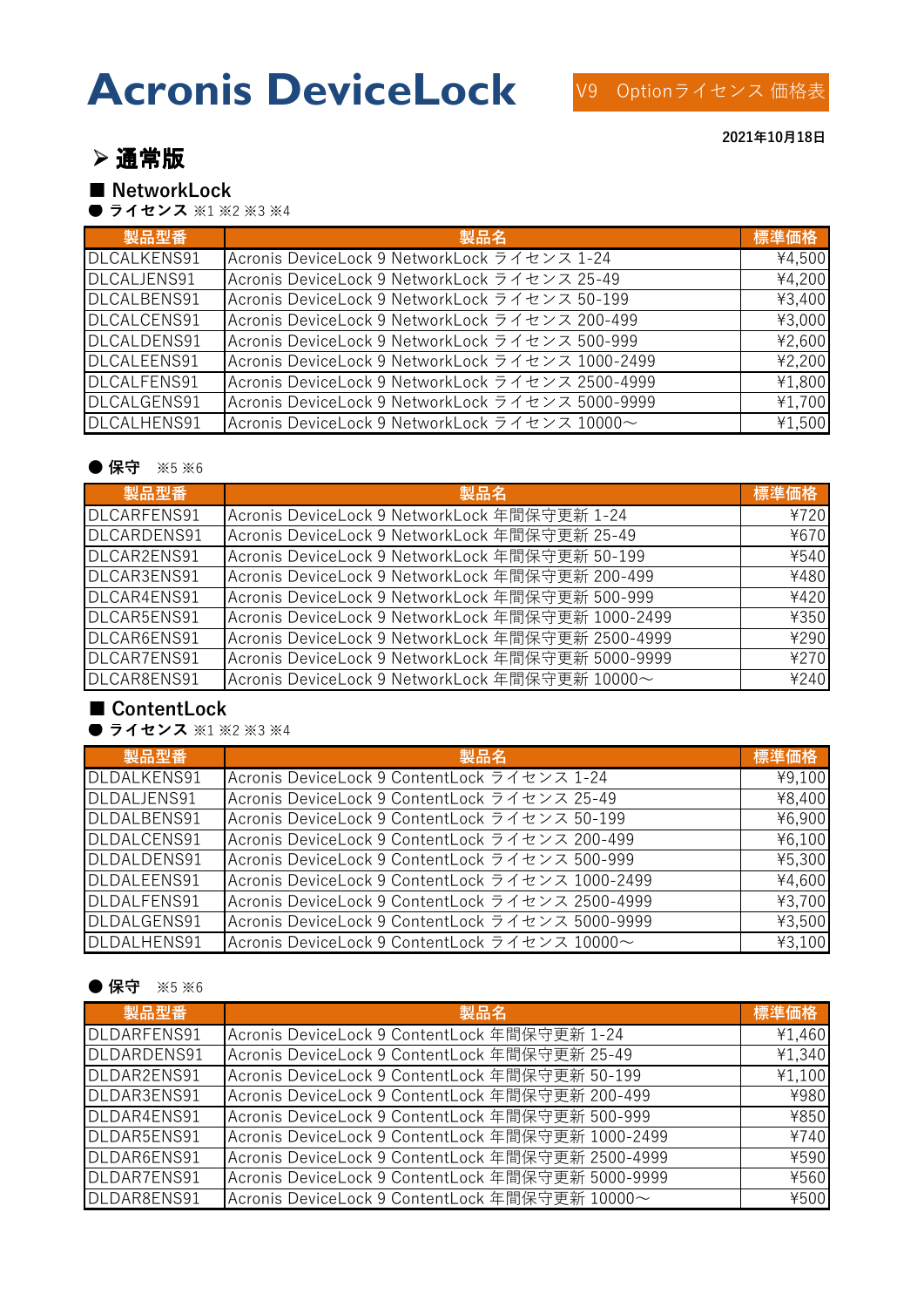# ➢ アカデミック版 ※7

## **■ NetworkLock**

**● ライセンス** ※1 ※2 ※3 ※4

| 製品型番        | 製品名                                                 | 標準価格   |
|-------------|-----------------------------------------------------|--------|
| DLCALKENE91 | Acronis DeviceLock 9 AC NetworkLock ライセンス 1-24      | ¥3,700 |
| DLCALJENE91 | Acronis DeviceLock 9 AC NetworkLock ライセンス 25-49     | ¥3,000 |
| DLCALBENE91 | Acronis DeviceLock 9 AC NetworkLock ライセンス 50-199    | ¥1,900 |
| DLCALCENE91 | Acronis DeviceLock 9 AC NetworkLock ライセンス 200-499   | ¥1,500 |
| DLCALDENE91 | Acronis DeviceLock 9 AC NetworkLock ライセンス 500-999   | ¥1,200 |
| DLCALEENE91 | Acronis DeviceLock 9 AC NetworkLock ライセンス 1000-2499 | ¥1,000 |
| DLCALFENE91 | Acronis DeviceLock 9 AC NetworkLock ライセンス 2500-4999 | ¥800   |
| DLCALGENE91 | Acronis DeviceLock 9 AC NetworkLock ライセンス 5000-9999 | ¥600   |
| DLCALHENE91 | Acronis DeviceLock 9 AC NetworkLock ライセンス 10000~    | ¥500   |

## ● 保守 ※5 ※6

| 製品型番        | 製品名                                                  | 標準価格 |
|-------------|------------------------------------------------------|------|
| DLCARFENE91 | Acronis DeviceLock 9 AC NetworkLock 年間保守更新 1-24      | ¥590 |
| DLCARDENE91 | Acronis DeviceLock 9 AC NetworkLock 年間保守更新 25-49     | ¥480 |
| DLCAR2ENE91 | Acronis DeviceLock 9 AC NetworkLock 年間保守更新 50-199    | ¥300 |
| DLCAR3ENE91 | Acronis DeviceLock 9 AC NetworkLock 年間保守更新 200-499   | ¥240 |
| DLCAR4ENE91 | Acronis DeviceLock 9 AC NetworkLock 年間保守更新 500-999   | ¥190 |
| DLCAR5ENE91 | Acronis DeviceLock 9 AC NetworkLock 年間保守更新 1000-2499 | ¥160 |
| DLCAR6ENE91 | Acronis DeviceLock 9 AC NetworkLock 年間保守更新 2500-4999 | ¥130 |
| DLCAR7ENE91 | Acronis DeviceLock 9 AC NetworkLock 年間保守更新 5000-9999 | ¥100 |
| DLCAR8ENE91 | Acronis DeviceLock 9 AC NetworkLock 年間保守更新 10000~    | ¥80  |

## **■ ContentLock**

**● ライセンス** ※1 ※2 ※3 ※4

| 製品型番        | 製品名                                                 | 標準価格   |
|-------------|-----------------------------------------------------|--------|
| DLDALKENE91 | Acronis DeviceLock 9 AC ContentLock ライセンス 1-24      | ¥7,400 |
| DLDALJENE91 | Acronis DeviceLock 9 AC ContentLock ライセンス 25-49     | ¥5,900 |
| DLDALBENE91 | Acronis DeviceLock 9 AC ContentLock ライセンス 50-199    | ¥3,800 |
| DLDALCENE91 | Acronis DeviceLock 9 AC ContentLock ライセンス 200-499   | ¥3,000 |
| DLDALDENE91 | Acronis DeviceLock 9 AC ContentLock ライセンス 500-999   | ¥2,400 |
| DLDALEENE91 | Acronis DeviceLock 9 AC ContentLock ライセンス 1000-2499 | ¥1,900 |
| DLDALFENE91 | Acronis DeviceLock 9 AC ContentLock ライセンス 2500-4999 | ¥1,500 |
| DLDALGENE91 | Acronis DeviceLock 9 AC ContentLock ライセンス 5000-9999 | ¥1,300 |
| DLDALHENE91 | Acronis DeviceLock 9 AC ContentLock ライセンス 10000~    | ¥1,000 |

## ● 保守 ※5 ※6

| 製品型番        | 製品名                                                  | 標準価格   |
|-------------|------------------------------------------------------|--------|
| DLDARFENE91 | Acronis DeviceLock 9 AC ContentLock 年間保守更新 1-24      | ¥1,180 |
| DLDARDENE91 | Acronis DeviceLock 9 AC ContentLock 年間保守更新 25-49     | ¥940   |
| DLDAR2ENE91 | Acronis DeviceLock 9 AC ContentLock 年間保守更新 50-199    | ¥610   |
| DLDAR3ENE91 | Acronis DeviceLock 9 AC ContentLock 年間保守更新 200-499   | ¥480   |
| DLDAR4ENE91 | Acronis DeviceLock 9 AC ContentLock 年間保守更新 500-999   | ¥380   |
| DLDAR5ENE91 | Acronis DeviceLock 9 AC ContentLock 年間保守更新 1000-2499 | ¥300   |
| DLDAR6ENE91 | Acronis DeviceLock 9 AC ContentLock 年間保守更新 2500-4999 | ¥240   |
| DLDAR7ENE91 | Acronis DeviceLock 9 AC ContentLock 年間保守更新 5000-9999 | ¥210   |
| DLDAR8ENE91 | Acronis DeviceLock 9 AC ContentLock 年間保守更新 10000~    | ¥160   |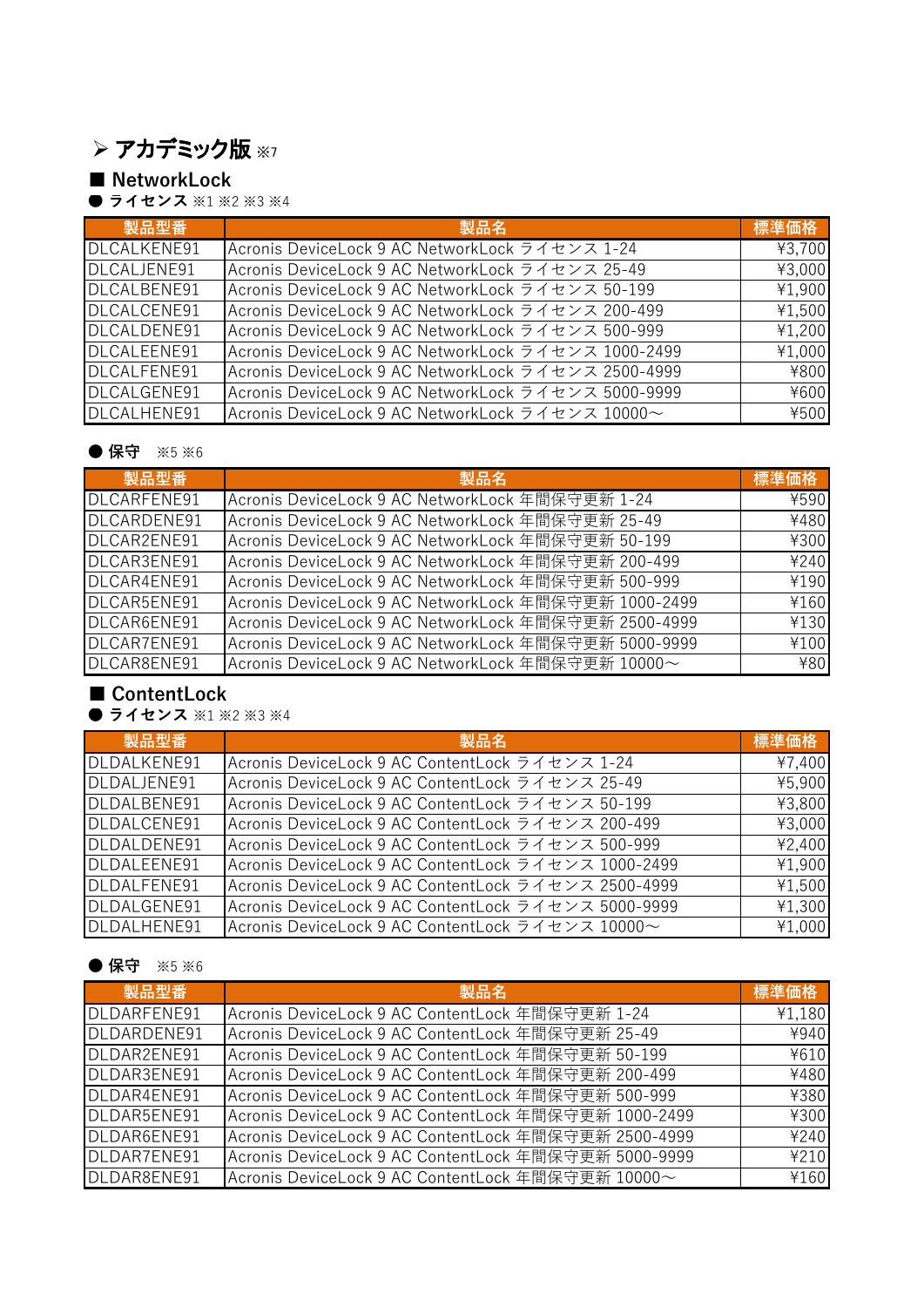## ➢ 価格表に関する注意事項

※1. 購入にはBaseライセンスと同数の同時購入か、既存で同数のBaseライセンスの保有が必要です。

※2. 購入時にBaseライセンスを保有されている場合は保有分の保守契約が有効である必要があります。

※3. 価格は1ライセンスあたりの単価です。

※4. 初年度の保守契約が含まれます。保守サービスの内容は以下となります。

- ・サポートセンターへのお問合せ
- ・無償バージョンアップ
- ※5. 掲載価格は保守期間一年間での費用となります。

 Baseライセンスを既に保有している場合のOptionライセンス購入時の保守期間は、既存保有のBaseライセンス保守契約期間に 関わらず、下記期間となります。

・1日~15日午前 ラネクシー受注分につきましては、当月16日から1年間保守契約

・16日~月末午前 ラネクシー受注分につきましては、翌月1日から1年間保守契約

※6. 次年度の保守期間は、お申込日に関わらず、前年度満了日の翌日より開始されます。

※7. 文部科学省管轄の非営利な教育機関のみに適用されます。

※. Baseライセンスを複数契約保有されている場合は、ご利用方法により各Baseライセンス契約数の合算した数量にて Optionライセンスの購入が必要となる場合がございます。その際の購入方法については、別途弊社までお問い合わせ下さい。

- ※. 全ての価格には消費税が含まれておりません。
- ※. 価格は予告無く変更することがございますので、予めご了承願います。

### ● お問合せ先 **DOO RUNEXY** 株式会社ラネクシー 第1営業本部 プロダクトソリューション部 DeviceLock 担当 〒160-0023 東京都新宿区西新宿八丁目1番2号 PMO西新宿3F TEL :03-6261-4711 E-mail :dl\_sales@runexy.co.jp URL: https://www.devicelock.jp/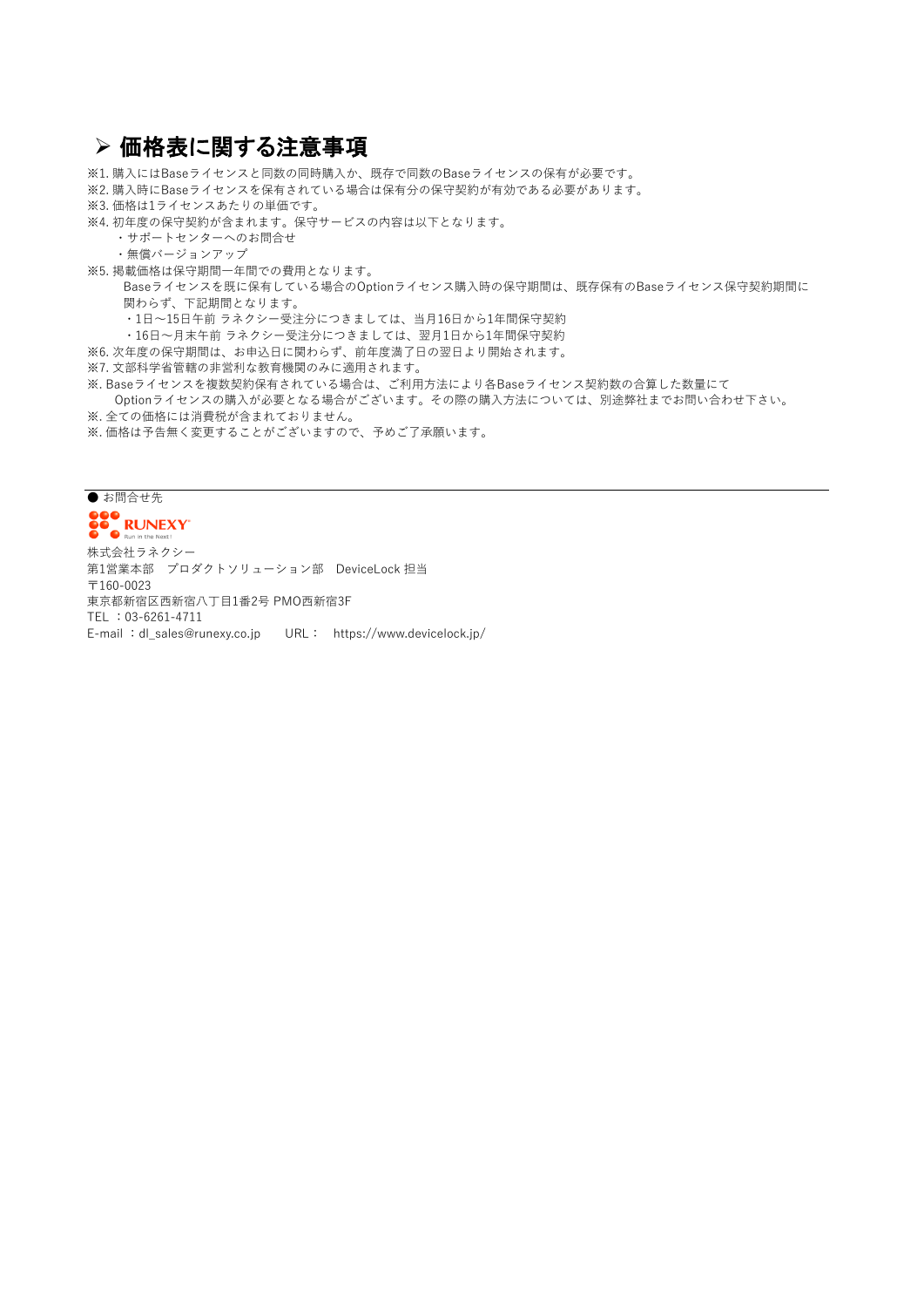# **Acronis DeviceLock**

➢ 通常版

● ライセンス ※1 ※2 ※3

| 製品型番               | 製品名                                            | 標準価格    |
|--------------------|------------------------------------------------|---------|
| DLAALKENS91        | Acronis DeviceLock 9 DLP Suite ライセンス 1-24      | ¥19,200 |
| DLAALJENS91        | Acronis DeviceLock 9 DLP Suite ライセンス 25-49     | ¥17,700 |
| DLAALBENS91        | Acronis DeviceLock 9 DLP Suite ライセンス 50-199    | ¥14,500 |
| <b>DLAALCENS91</b> | Acronis DeviceLock 9 DLP Suite ライセンス 200-499   | ¥12,900 |
| DLAALDENS91        | Acronis DeviceLock 9 DLP Suite ライセンス 500-999   | ¥11,200 |
| <b>DLAALEENS91</b> | Acronis DeviceLock 9 DLP Suite ライセンス 1000-2499 | ¥9,600  |
| <b>DLAALFENS91</b> | Acronis DeviceLock 9 DLP Suite ライセンス 2500-4999 | ¥7,800  |
| DLAALGENS91        | Acronis DeviceLock 9 DLP Suite ライセンス 5000-9999 | ¥7,400  |
| DLAALHENS91        | Acronis DeviceLock 9 DLP Suite ライセンス 10000~    | ¥6,600  |

#### ● 保守 ※4 ※5 ※6 ※7

| 製品型番               | 製品名                                             | 標準価格   |
|--------------------|-------------------------------------------------|--------|
| <b>DLAARFENS91</b> | Acronis DeviceLock 9 DLP Suite 年間保守更新 1-24      | ¥3,410 |
| DLAARDENS91        | Acronis DeviceLock 9 DLP Suite 年間保守更新 25-49     | ¥3,150 |
| DLAAR2ENS91        | Acronis DeviceLock 9 DLP Suite 年間保守更新 50-199    | ¥2,580 |
| DLAAR3ENS91        | Acronis DeviceLock 9 DLP Suite 年間保守更新 200-499   | ¥2,290 |
| DLAAR4ENS91        | Acronis DeviceLock 9 DLP Suite 年間保守更新 500-999   | ¥1,980 |
| DLAAR5ENS91        | Acronis DeviceLock 9 DLP Suite 年間保守更新 1000-2499 | ¥1,710 |
| DLAAR6ENS91        | Acronis DeviceLock 9 DLP Suite 年間保守更新 2500-4999 | ¥1,390 |
| DLAAR7ENS91        | Acronis DeviceLock 9 DLP Suite 年間保守更新 5000-9999 | ¥1,310 |
| DLAAR8ENS91        | Acronis DeviceLock 9 DLP Suite 年間保守更新 10000~    | ¥1,170 |

## **● ライセンス ※1 ※2 ※3**  ➢ アカデミック版 ※8

| 製品型番        | 製品名                                               | 標準価格    |
|-------------|---------------------------------------------------|---------|
| DLAALKENE91 | Acronis DeviceLock 9 AC DLP Suite ライセンス 1-24      | ¥15,400 |
| DLAALJENE91 | Acronis DeviceLock 9 AC DLP Suite ライセンス 25-49     | ¥14,200 |
| DLAALBENE91 | Acronis DeviceLock 9 AC DLP Suite ライセンス 50-199    | ¥11,600 |
| DLAALCENE91 | Acronis DeviceLock 9 AC DLP Suite ライセンス 200-499   | ¥10,300 |
| DLAALDENE91 | Acronis DeviceLock 9 AC DLP Suite ライセンス 500-999   | ¥9,000  |
| DLAALEENE91 | Acronis DeviceLock 9 AC DLP Suite ライセンス 1000-2499 | ¥7,700  |
| DLAALFENE91 | Acronis DeviceLock 9 AC DLP Suite ライセンス 2500-4999 | ¥6,200  |
| DLAALGENE91 | Acronis DeviceLock 9 AC DLP Suite ライセンス 5000-9999 | ¥5,900  |
| DLAALHENE91 | Acronis DeviceLock 9 AC DLP Suite ライセンス 10000~    | ¥5,300  |

### ● 保守 ※4 ※5 ※6 ※7

| 製品型番        | 製品名                                                | 標準価格   |
|-------------|----------------------------------------------------|--------|
| DLAARFENE91 | Acronis DeviceLock 9 AC DLP Suite 年間保守更新 1-24      | ¥2,730 |
| DLAARDENE91 | Acronis DeviceLock 9 AC DLP Suite 年間保守更新 25-49     | ¥2,520 |
| DLAAR2ENE91 | Acronis DeviceLock 9 AC DLP Suite 年間保守更新 50-199    | ¥2,060 |
| DLAAR3ENE91 | Acronis DeviceLock 9 AC DLP Suite 年間保守更新 200-499   | ¥1,830 |
| DLAAR4ENE91 | Acronis DeviceLock 9 AC DLP Suite 年間保守更新 500-999   | ¥1,590 |
| DLAAR5ENE91 | Acronis DeviceLock 9 AC DLP Suite 年間保守更新 1000-2499 | ¥1,370 |
| DLAAR6ENE91 | Acronis DeviceLock 9 AC DLP Suite 年間保守更新 2500-4999 | ¥1,110 |
| DLAAR7ENE91 | Acronis DeviceLock 9 AC DLP Suite 年間保守更新 5000-9999 | ¥1,050 |
| DLAAR8ENE91 | Acronis DeviceLock 9 AC DLP Suite 年間保守更新 10000~    | ¥930   |

#### **2021年10月18日**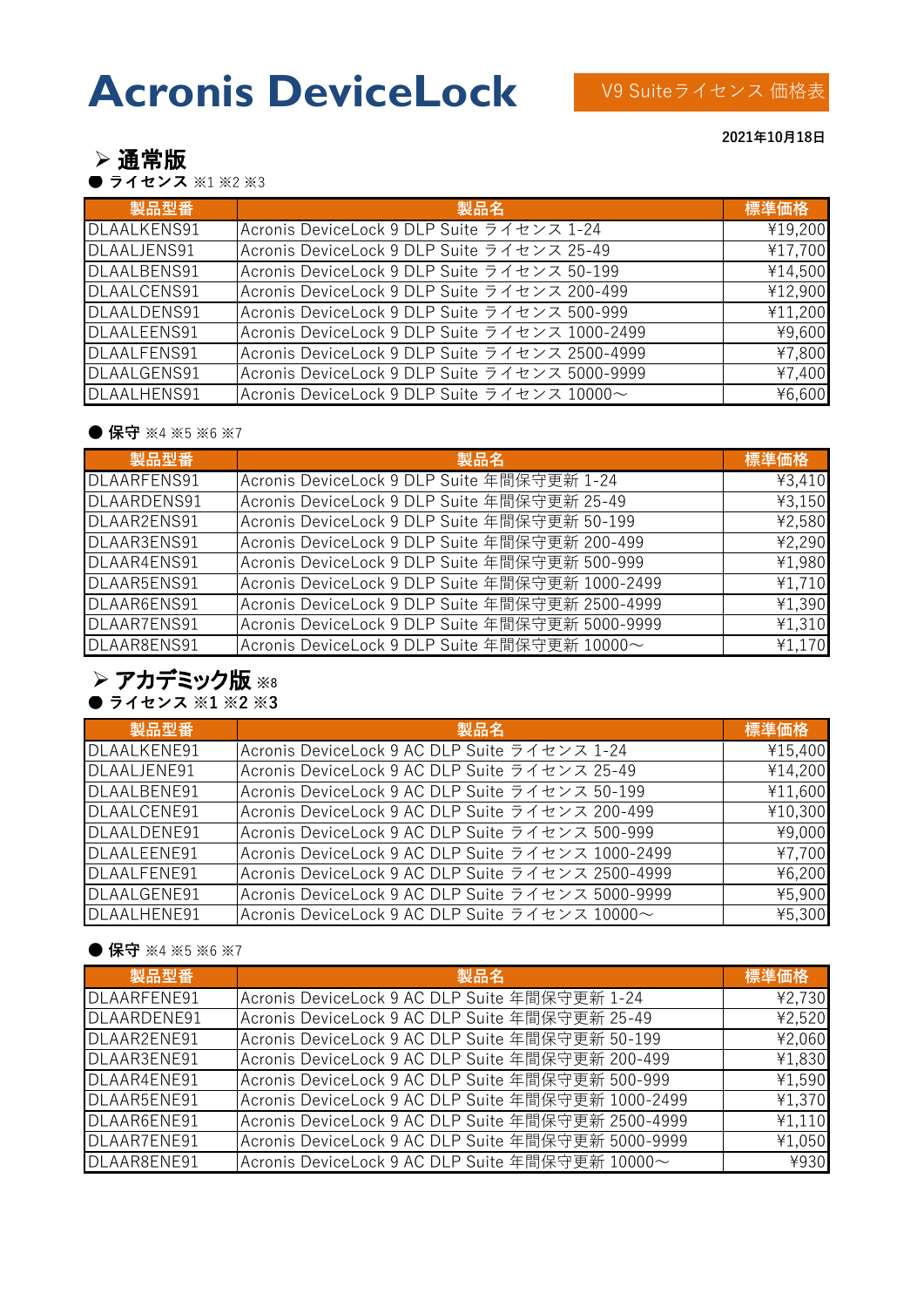・DeviceLock Base ライセンス ・DeviceLock NetworkLock ライセンス(Optionライセンス) ・DeviceLock ContentLock ライセンス(Optionライセンス) ※2. インストール用プログラムは、Web からダウンロードが可能です。 インストールすることでPDFマニュアルもインストールされます。 ※3. 価格は1ライセンスあたりの単価です。 ※4. 保守期間は下記となります。 ・1日~15日午前 ラネクシー受注分につきましては、当月16日から1年間保守契約 ・16日~月末午前 ラネクシー受注分につきましては、翌月1日から1年間保守契約 正確な開始日につきましては、製品ご購入時にご確認願います。 ※5. 年間保守更新の内容はこちらとなります。 ・サポートセンターへのお問合せ ・無償バージョンアップ ※6. 保守更新、複数年保守の2年目以降に適用されます。 ※7. 次年度の保守期間は、お申込日に関わらず、前年度満了日の翌日より開始されます。 ※8. 文部科学省管轄の、非営利な教育機関のみに適用されます。 ※. Baseライセンスを保有されている場合に本製品に切り替えることはできません。 既にBaseライセンス保有されていて各Optionライセンスを購入する場合は、Optionライセンス単体の製品をご購入下さい。 ※. 全ての価格には消費税が含まれておりません。 ※1.本製品には下記のライセンスが含まれております。 ➢ 価格表に関する注意事項

※. 価格は予告無く変更することがございますので、予めご了承願います。

#### ● お問合せ先



第1営業本部 プロダクトソリューション部 DeviceLock 担当 〒160-0023 E-mail :dl\_sales@runexy.co.jp URL: https://www.devicelock.jp/ 株式会社ラネクシー 東京都新宿区西新宿八丁目1番2号 PMO西新宿3F TEL :03-6261-4711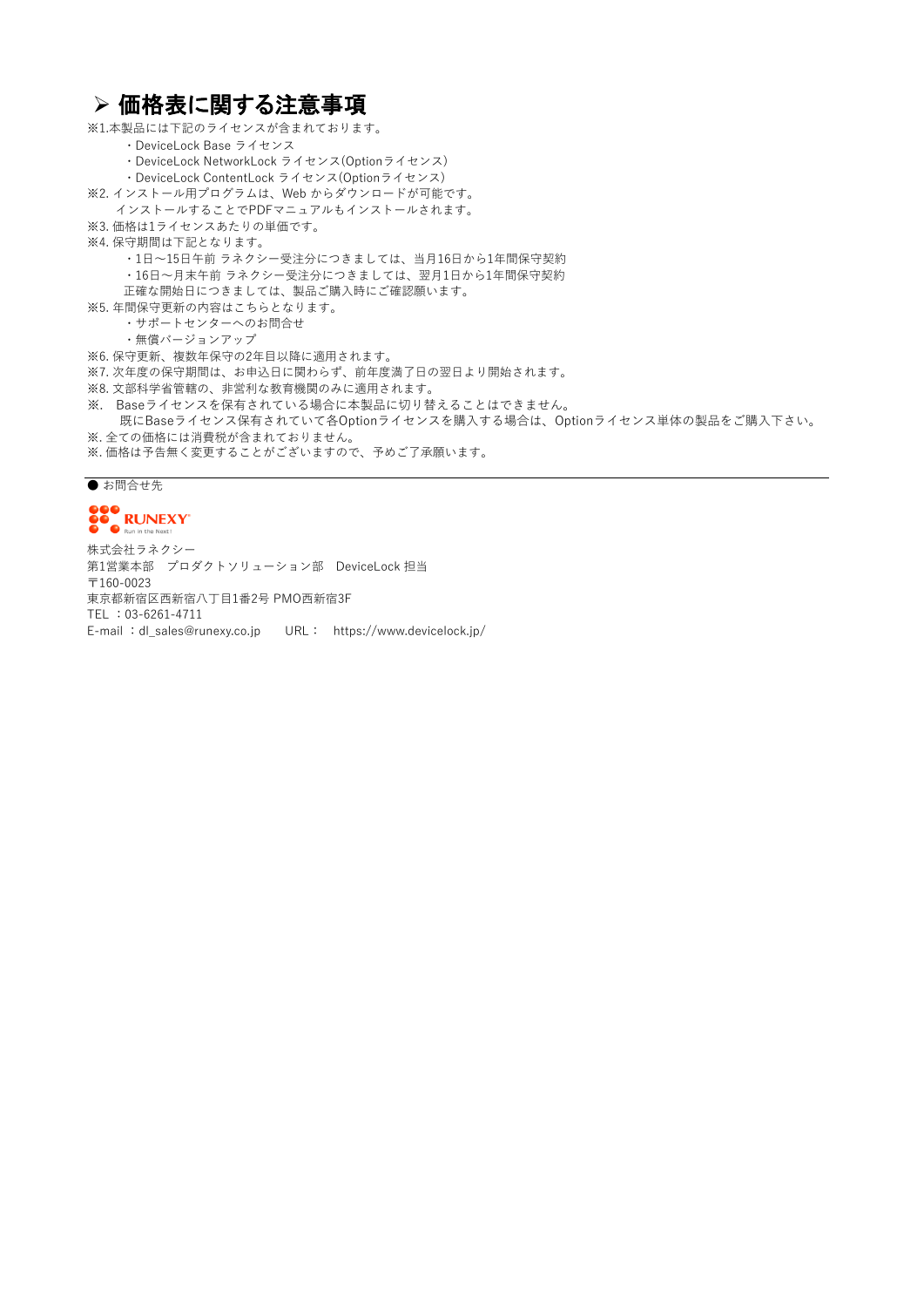**2021年10月18日**

## ➢ 通常版 **for Mac** ※<sup>1</sup>

**● ライセンス ※2 ※3 ※4** 

| 製品型番               | 製品名                                                                         | 標準価格                |
|--------------------|-----------------------------------------------------------------------------|---------------------|
| <b>DLIALKENS91</b> | Acronis DeviceLock 9 Base ライセンス for Mac 1-24                                | $\overline{*}9,200$ |
| DLIALJENS91        | Acronis DeviceLock 9 Base ライセンス for Mac 25-49                               | ¥8,500              |
| DLIALBENS91        | Acronis DeviceLock 9 Base ライセンス for Mac 50-199                              | ¥7,000              |
| DLIALCENS91        | Acronis DeviceLock 9 Base ライセンス for Mac 200-499                             | ¥6,200              |
| DLIALDENS91        | Acronis DeviceLock 9 Base ライセンス for Mac 500-999                             | ¥5,400              |
| <b>DLIALEENS91</b> | Acronis DeviceLock 9 Base ライセンス for Mac 1000-2499                           | ¥4,700              |
| <b>DLIALFENS91</b> | Acronis DeviceLock 9 Base ライセンス for Mac 2500-4999                           | ¥3,800              |
| DLIALGENS91        | Acronis DeviceLock 9 Base ライセンス for Mac 5000-9999                           | ¥3,600              |
| DLIALHENS91        | Acronis DeviceLock 9 Base $\overline{z}$ of $z \neq z$ for Mac 10000 $\sim$ | ¥3,200              |

#### ● 保守 ※5 ※6 ※7

| 製品型番               | 製品名                                                | 標準価格   |
|--------------------|----------------------------------------------------|--------|
| <b>DLIARFENS91</b> | Acronis DeviceLock 9 Base 年間保守更新 for Mac 1-24      | ¥1,840 |
| <b>DLIARDENS91</b> | Acronis DeviceLock 9 Base 年間保守更新 for Mac 25-49     | ¥1,700 |
| DLIAR2ENS91        | Acronis DeviceLock 9 Base 年間保守更新 for Mac 50-199    | ¥1,400 |
| DLIAR3ENS91        | Acronis DeviceLock 9 Base 年間保守更新 for Mac 200-499   | ¥1,240 |
| DLIAR4ENS91        | Acronis DeviceLock 9 Base 年間保守更新 for Mac 500-999   | ¥1,080 |
| DLIAR5ENS91        | Acronis DeviceLock 9 Base 年間保守更新 for Mac 1000-2499 | ¥940   |
| DLIAR6ENS91        | Acronis DeviceLock 9 Base 年間保守更新 for Mac 2500-4999 | ¥760   |
| DLIAR7ENS91        | Acronis DeviceLock 9 Base 年間保守更新 for Mac 5000-9999 | ¥720   |
| DLIAR8ENS91        | Acronis DeviceLock 9 Base 年間保守更新 for Mac 10000~    | ¥640   |

# ➢ アカデミック版 **for Mac**※8

**● ライセンス ※2 ※3 ※4** 

| 製品型番        | 製品名                                                                      | 標準価格   |
|-------------|--------------------------------------------------------------------------|--------|
| DLIALKENE91 | Acronis DeviceLock 9 AC Base ライセンス for Mac 1-24                          | ¥7,400 |
| DLIALJENE91 | Acronis DeviceLock 9 AC Base ライセンス for Mac 25-49                         | ¥6,800 |
| DLIALBENE91 | Acronis DeviceLock 9 AC Base ライセンス for Mac 50-199                        | ¥5,600 |
| DLIALCENE91 | Acronis DeviceLock 9 AC Base ライセンス for Mac 200-499                       | ¥5,000 |
| DLIALDENE91 | Acronis DeviceLock 9 AC Base ライセンス for Mac 500-999                       | ¥4,300 |
| DLIALEENE91 | Acronis DeviceLock 9 AC Base ライセンス for Mac 1000-2499                     | ¥3,800 |
| DLIALFENE91 | Acronis DeviceLock 9 AC Base ライセンス for Mac 2500-4999                     | ¥3,000 |
| DLIALGENE91 | Acronis DeviceLock 9 AC Base ライセンス for Mac 5000-9999                     | ¥2,900 |
| DLIALHENE91 | Acronis DeviceLock 9 AC Base $\bar{z}$ of $\bar{z}$ for Mac 10000 $\sim$ | ¥2,600 |

### ● 保守 ※5 ※6 ※7

| 製品型番               | 製品名                                                   | 標準価格   |
|--------------------|-------------------------------------------------------|--------|
| <b>DLIARFENE91</b> | Acronis DeviceLock 9 AC Base 年間保守更新 for Mac 1-24      | ¥1,480 |
| DLIARDENE91        | Acronis DeviceLock 9 AC Base 年間保守更新 for Mac 25-49     | ¥1,360 |
| DLIAR2ENE91        | Acronis DeviceLock 9 AC Base 年間保守更新 for Mac 50-199    | ¥1,120 |
| DLIAR3ENE91        | Acronis DeviceLock 9 AC Base 年間保守更新 for Mac 200-499   | ¥1,000 |
| DLIAR4ENE91        | Acronis DeviceLock 9 AC Base 年間保守更新 for Mac 500-999   | ¥860   |
| DLIAR5ENE91        | Acronis DeviceLock 9 AC Base 年間保守更新 for Mac 1000-2499 | ¥760   |
| DLIAR6ENE91        | Acronis DeviceLock 9 AC Base 年間保守更新 for Mac 2500-4999 | ¥600   |
| DLIAR7ENE91        | Acronis DeviceLock 9 AC Base 年間保守更新 for Mac 5000-9999 | ¥580   |
| DLIAR8ENE91        | Acronis DeviceLock 9 AC Base 年間保守更新 for Mac 10000~    | ¥520   |